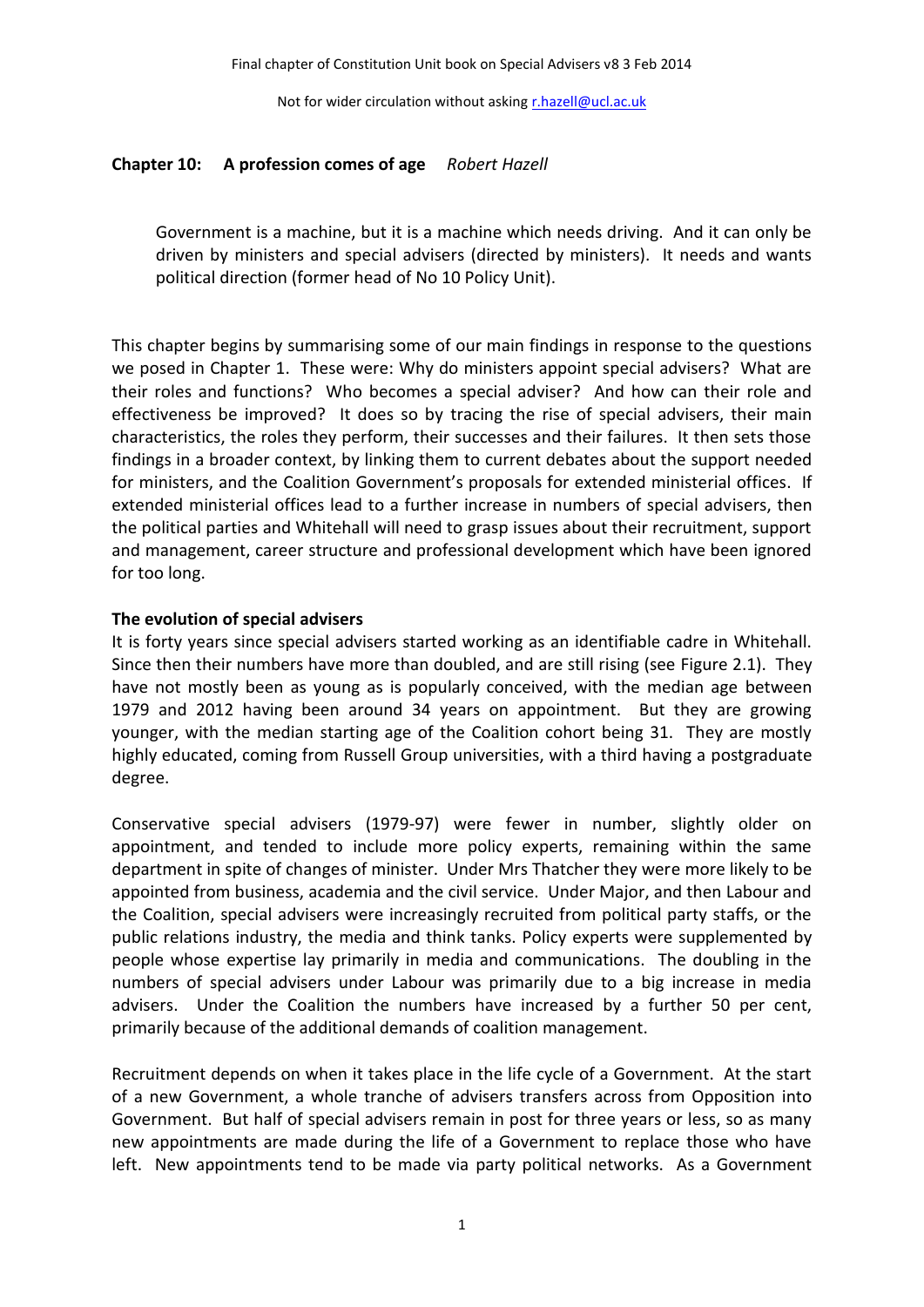enters its final years, it becomes increasingly difficult to find good quality candidates, and ministers are forced to seek alternative recruitment pools, and hold semi-open competitive interviews. This suggests that the personal nature of the appointment may sometimes be exaggerated. Special advisers in later waves of recruitment are not necessarily well known to their minister.

### **The benefits and achievements of special advisers**

.

Despite their modest numbers, special advisers have had a big impact on Whitehall. Their biggest impact has been in media management, with the communications revolution ushered in by Alastair Campbell (see chapter 6). Government communications were raised to a completely different level. But special advisers have also had a big impact on policy. It is invidious to select only a few cases, and impossible to disentangle the respective contributions of special adviser and of minister. But just to highlight a few examples, these might include the 1970s legislation on sex and race discrimination (strongly influenced by Anthony Lester, special adviser to Roy Jenkins); the influence of Alan Walters on monetary policy under Mrs Thatcher; the contribution of Adam Ridley to Geoffrey Howe's tax reforms in the early 1980s; the changes to defence procurement introduced by Peter Levene under Michael Heseltine; the peace talks in Northern Ireland which led to the 1998 Belfast Agreement (in which a key role was played by Jonathan Powell under Tony Blair); Labour's industrial policy (Geoffrey Norris, working for Blair and Mandelson); the creation of academy schools (of which Andrew Adonis was the architect when he was in the Policy Unit); the radical welfare reforms of the Coalition Government (in which Philippa Stroud has played a major role under Iain Duncan Smith), and the contribution of Chris Nicholson to environmental policy (and of Tom Burke during earlier administrations).

Our interviewees were all agreed that special advisers had become indispensable to the working of modern government (the only dissenters being a couple of Conservative ministers from the 1980s). This was for many reasons, but the single most important one was ministerial overload. The demands on ministers are so great, they cannot be everywhere at once, and they need more people to whom they can delegate. These must be people whom they can trust to know their minds and represent them in their absence. Absences include the growing number of ministerial trips to Europe and further afield. The greatest value of special advisers is to be the minister's *alter ego*, giving a steer to officials in the Department, briefing the press, meeting with outside interest groups. Although these functions overlap with officials (see chapter 5), special advisers have a particular authority because they have been personally chosen, and through regular proximity have far more opportunity to get to know the minister's mind.

Under Labour some special advisers became particularly powerful, with Jonathan Powell, Alastair Campbell, Andrew Adonis and Ed Balls being prominent examples. They all worked in the centre. But even in departments, some of the secretaries of state whom we interviewed ranked special advisers as more important than their junior ministers when we asked about the circles of power and influence around them:

Special advisers very close to the centre of power, along with the permanent secretary. I would say most senior civil servants and special advisers are pretty equivalent. The permanent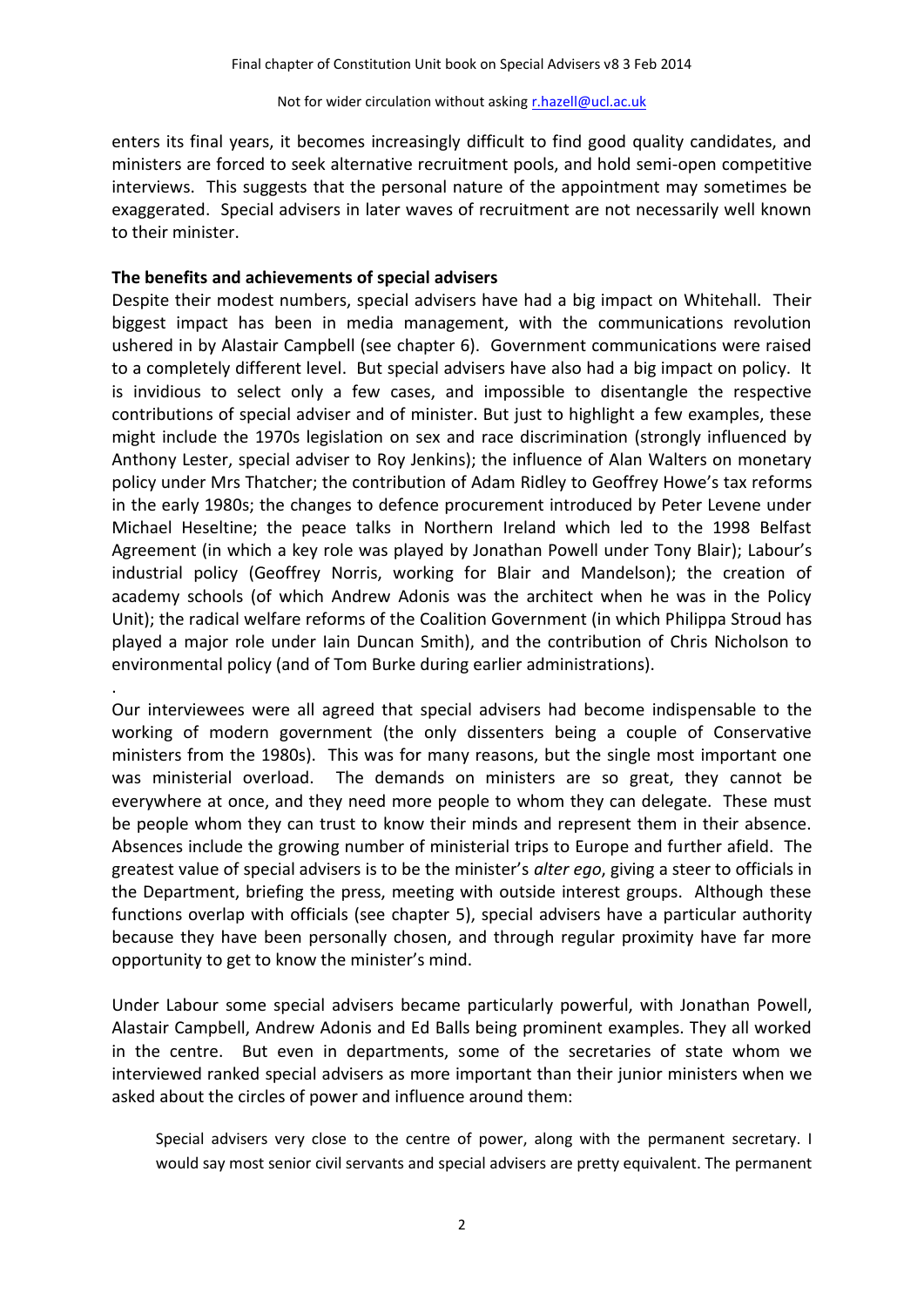Final chapter of Constitution Unit book on Special Advisers v8 3 Feb 2014

Not for wider circulation without askin[g r.hazell@ucl.ac.uk](mailto:r.hazell@ucl.ac.uk)

secretary is more important; junior ministers some way down the list (Labour Secretary of State)

Well, you see [special advisers] far more than you see your junior ministers… you see them on routine things and things that have to be done all the time. However, a wise Secretary of State will never exclude junior ministers from decision-making, and indeed will make that collaborative (another Labour Secretary of State)

This may be a startling finding for some readers. It can be explained by the fact that secretaries of state have chosen their special advisers, but not their junior Ministers, who may have been wished upon them. $<sup>1</sup>$  A second factor is the one mentioned above: junior</sup> ministers may see the secretary of state fairly infrequently, and certainly much less than the special advisers.

A second surprising finding is how isolated ministers can feel:

Ministers can feel very isolated in their Private Offices. They need a friend whom they can trust, who will find out what is going on in the department (Conservative Special Adviser)

A lot of commentary on Spads seems to overlook how isolated the Secretary of State is. Whom can he really consult? It is not always the Permanent Secretary: in our case we were debating whether we wanted to get rid of him (Labour special adviser)

The civil service, looking up to politicians as their political masters, do not always appreciate how lonely and exposed they can feel. Ministers are only human, and need emotional as well as logistical support. Special advisers are better placed to provide that. At the end of a bad day, or in a media firestorm, special advisers stick with them and help them back onto their feet. It is not always so easy for the civil service to do so, while remaining suitably impartial: sometimes the ministerial setback has nothing to do with the department.<sup>2</sup>

### **Increasing numbers of special advisers**

We saw in chapter eight how much greater are the numbers of political staff in Australia and Canada. Their total numbers increased in the late twentieth century to 600 in Canada and 450 in Australia, compared to around 100 in the UK. But with some of those being in administrative and support roles, the numbers of policy staff equivalent to special advisers may be 200 in Canada and 350 in Australia. These are still much larger figures than in the UK; so if the numbers of special advisers in Whitehall continue to increase, Australia and Canada offer one possible vision of our future.

On the whole it is not an encouraging picture. The overseas experience suggests that when the minister's office is staffed wholly or largely by political staff, there are greater barriers

<sup>1</sup> Chris Mullin's diaries depict vividly the lowly life of a Parliamentary Under-Secretary. Chris Mullin, *A View from the Foothills*, Profile Books 2009.

<sup>&</sup>lt;sup>2</sup> Examples include ministers afflicted by personal scandals, such as Peter Mandelson, David Blunkett or Chris Huhne.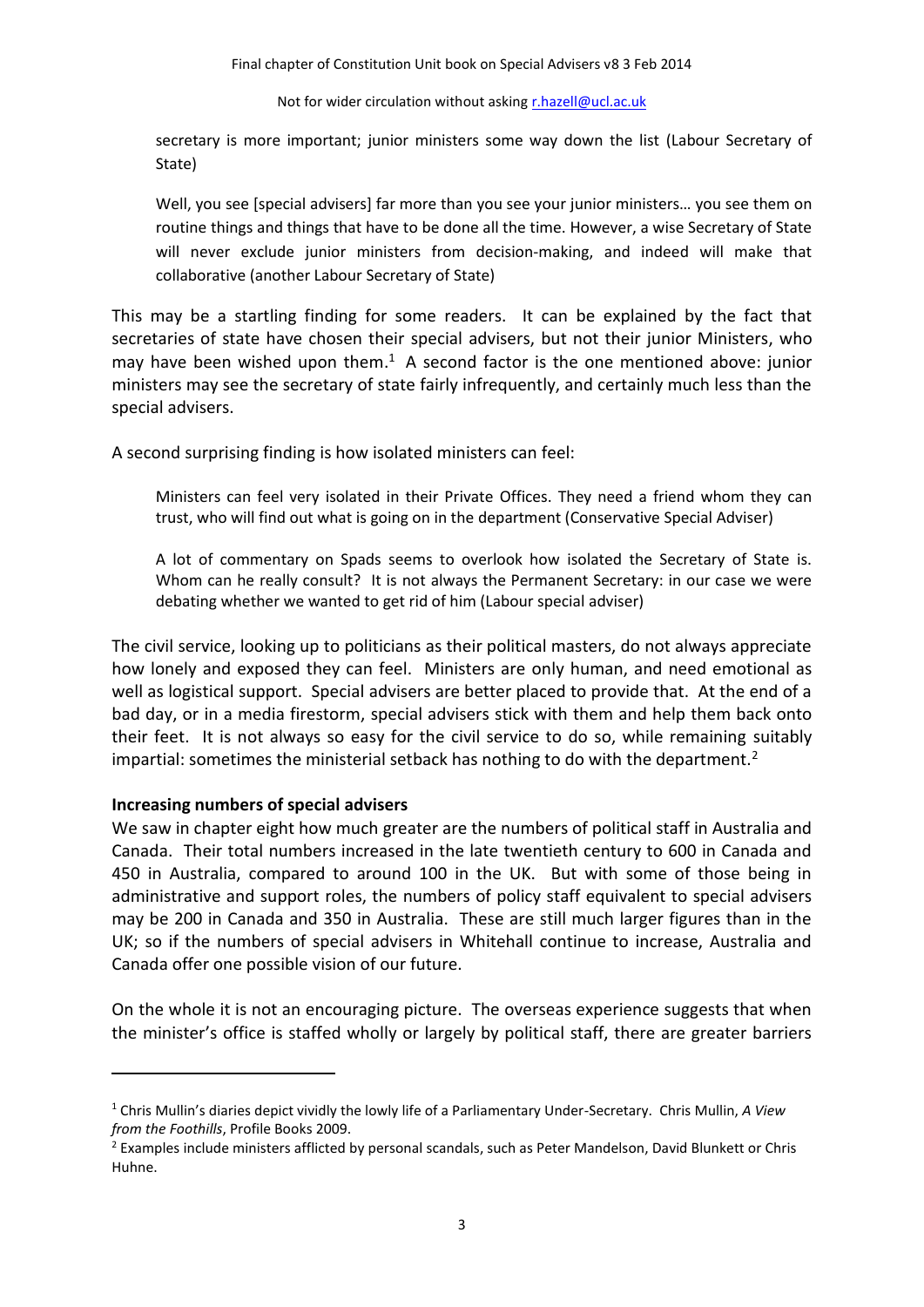between the ministerial office and the department, and concerns of undue politicisation. Both countries have seen a serious accountability gap, with worse scandals than in the UK, with ministers not accepting responsibility for their staff's behaviour when things go wrong. In Canada, many of the political staff are young and inexperienced. In Australia, despite their large numbers, the names and roles of individual advisers are not published. $3$  A 2009 review in Australia recommended a full time adviser who would be responsible for the supervision, training and support of political staff. $4$  In both countries there appears to be more central control by the Prime Minister's Office, with the PMO in Canada directly assigning some staff rather than leaving ministers to choose. In Australia the chief of staff to the new Prime Minister Tony Abbott is reported to have tightened the centre's grip, intervening in staff appointments to a third of the Cabinet.<sup>5</sup>

How far down this road is the UK likely to go? Most of our interviewees did not support a cap on the numbers of special advisers, and many supported an increase. These views were expressed not just by ministers and special advisers, but also by civil servants. They particularly emphasised the need for additional advisers under the Coalition, to help broker deals between the Coalition partners.

I think it's a shame that we had such a strict rule about how many special advisers we have, not least because we have this extra function, which is the cross-Coalition function (Conservative special adviser)

The Coalition has seen a big increase in special advisers in its first three years, with the total number rising from 63 in June 2010 to 98 in October 2013.<sup>6</sup> Much of the increase has been in the Centre, with the Prime Minister's office increasing by seven (from 15 to 22), and the Deputy Prime Minister's by six.<sup>7</sup> By 2013 four secretaries of state had gone up from two to three special advisers (Foreign Secretary; Home Secretary; Secretary of State for Education, Work and Pensions).

The cap of two advisers per Cabinet minister has also been avoided by the appointment of additional advisers as temporary civil servants. As noted in chapter 7, this happened under

<sup>&</sup>lt;sup>3</sup> But there is a detailed annual report about numbers and functions: see

[http://www.finance.gov.au/publications/mops\\_annual\\_reports/2011-2012/docs/MOPS\\_Annual\\_Report.pdf,](http://www.finance.gov.au/publications/mops_annual_reports/2011-2012/docs/MOPS_Annual_Report.pdf) 20.

<sup>&</sup>lt;sup>4</sup> Senate Committee on Finance and Public Administration, 'Review of Government Staffing' (Estimates Review of Government Staffing, 2009)

[<sup>&</sup>lt;http://www.aph.gov.au/binaries/senate/committee/fapa\\_ctte/estimates/bud\\_0910/finance/tabled\\_docume](http://www.aph.gov.au/binaries/senate/committee/fapa_ctte/estimates/bud_0910/finance/tabled_documents/review_govt_staffing.pdf) [nts/review\\_govt\\_staffing.pdf>](http://www.aph.gov.au/binaries/senate/committee/fapa_ctte/estimates/bud_0910/finance/tabled_documents/review_govt_staffing.pdf)\_page 25

<sup>&</sup>lt;sup>5</sup> 'At least a third of Tony Abbott's 19 member Cabinet have had senior staffing appointments either knocked back or imposed upon them by the Peta Credlin-led appointments panel, known as the "star chamber"'. 'Control freak Peta Credlin accused of pulling coalition strings', *Sydney Morning Herald*, 4 December 2013. <sup>6</sup> Of the 66 special adviser posts listed by Cabinet Office in June 2010, five were recorded as vacancies.

<sup>&</sup>lt;sup>7</sup> The number of special advisers supporting the DPM rose from seven in June 2010 to 19 in October 2013. But

six of those were recruited in late 2011 specifically to provide additional support for the dozen Lib Dem junior ministers scattered round Whitehall departments.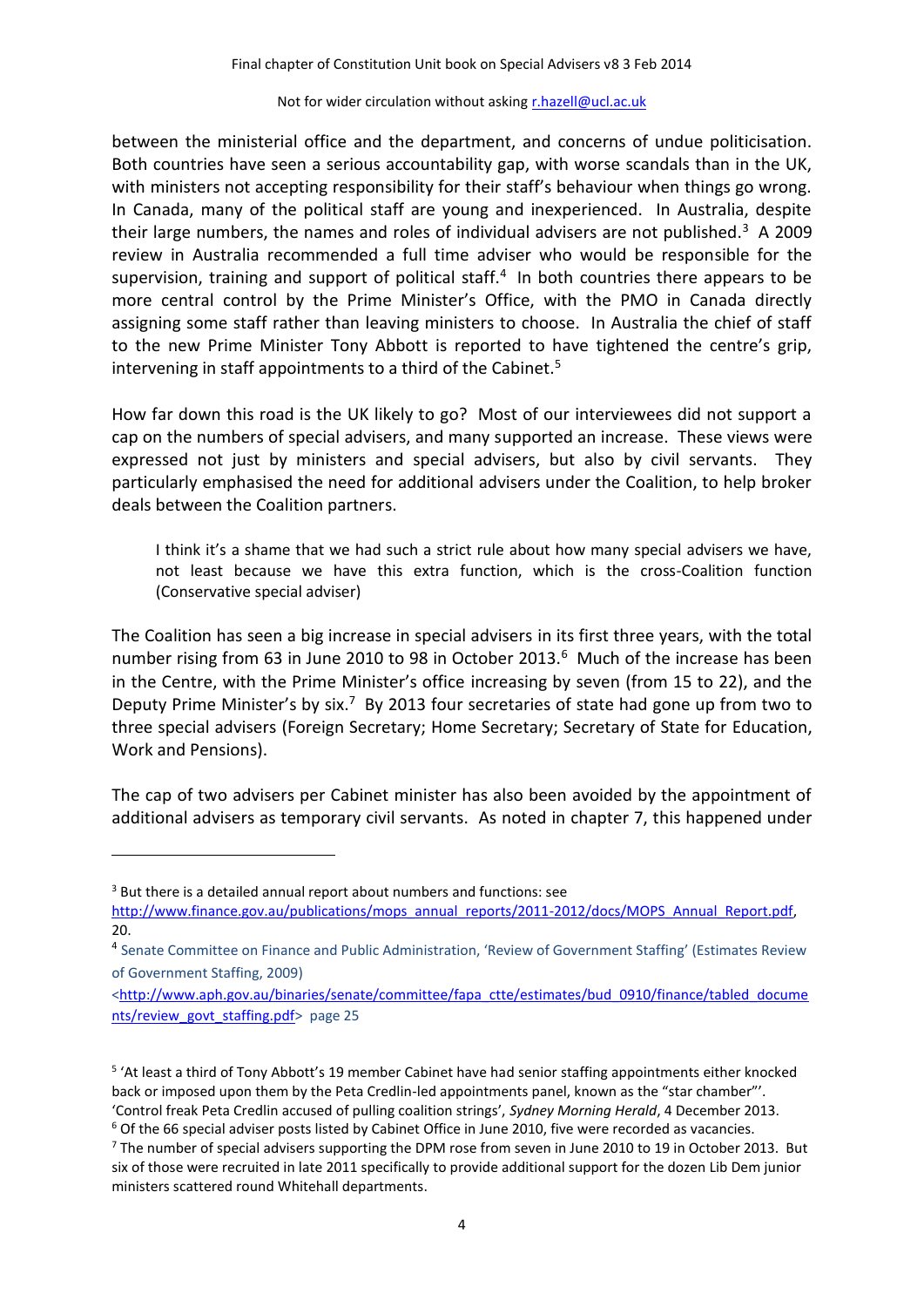the Labour Government, where there were reported to be as many as 20 temporary civil servants (usually called political advisers or pads) who acted like special advisers:

Generally they are policy advisers to the Secretary of State – largely because they have already reached their limit of political appointments. Occasionally they would be described as 'secret spads' because they didn't formally count and weren't on the radar, but worked in exactly the same way with the same level of ministerial patronage, trust etc. I would say there were at least 20 pads at any one time – probably more at some points. Most main departments had at least one … (former Labour special adviser)

Similar appointments have happened under the coalition, where a minister like Michael Gove has recruited three or four policy advisers, in addition to his three special advisers. In July 2013 the coalition government proposed to formalise this kind of arrangement, by allowing all Cabinet ministers greatly expanded ministerial support, with the plans announced by Cabinet Office Minister Francis Maude for extended ministerial offices, quickly known in Whitehall as EMOs.<sup>8</sup>

### **Extended Ministerial Offices**

The proposal is not as novel as it might appear. It was first suggested in a report of the Treasury and Civil Service Committee back in 1986, when the committee proposed strengthened private offices with ministerial policy units analogous to *cabinets.* <sup>9</sup> Suggestions for adoption of a *cabinet* system have surfaced frequently ever since Fulton (see chapter 8). EMOs are one more variant on this theme. They would have three categories of staff: civil servants in the traditional Private Office role, Special Advisers, and external appointees. The main expansion was likely to be in the third category, with the Civil Service Commission creating a new exception to allow recruitment without competition of chosen individuals as temporary civil servants for up to five years.<sup>10</sup> The previous maximum was two years: the new exception would allow outsiders to be recruited for the whole of a Parliament.

Under Cabinet Office guidance issued in late 2013, Ministers would need first to agree the mix of staff and the budget with their Permanent Secretary, before seeking the approval of the Prime Minister. There were two twists in the tail for Ministers who wanted an EMO. The first was that at least one member of the EMO must focus on implementation, reporting to the Head of the Cabinet Office Implementation Unit. The second was that requests must include 'specific proposals for strengthening the offices of junior Ministers … of a different party'.<sup>11</sup> Where no EMO was planned, junior ministers could put forward their own

<sup>8</sup> Cabinet Office, *Civil Service Reform Plan: One Year On*, July 2013. The proposals for extended ministerial offices are right at the end of the report. More detailed guidance about EMOs was published in December 2013: for the full text see *Civil Service World* 3 December 2013.

<sup>9</sup> Treasury and Civil Service Committee, *Civil Servants and Ministers: Duties and Responsibilities* (1986). para 5.28.

<sup>&</sup>lt;sup>10</sup> Civil Service Commission, 'A New Exception for Extended Ministerial Offices' 15 October 2013.

<sup>11</sup> Cabinet Office, *Guidance on Extended Ministerial Offices,* December 2013.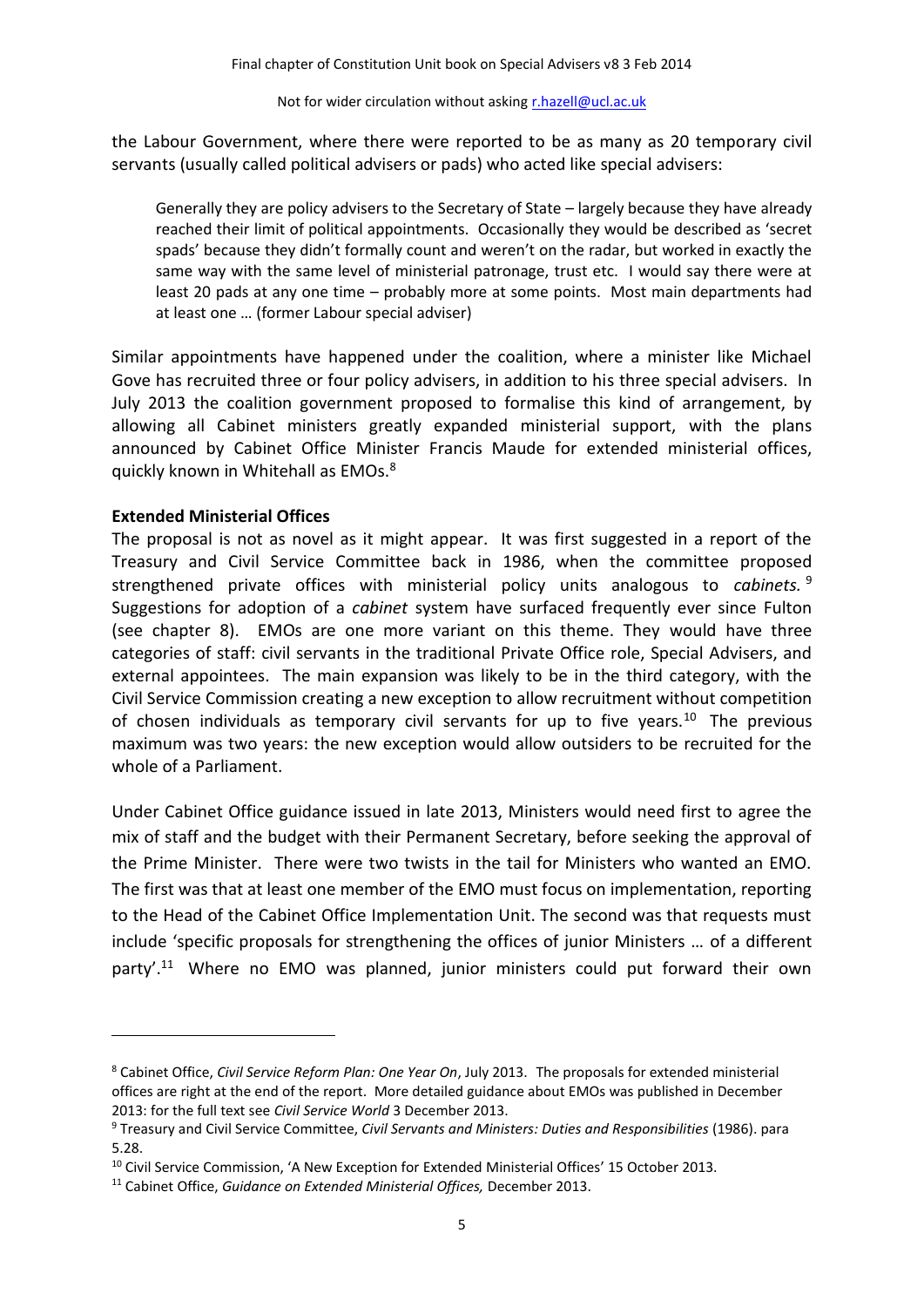proposals. This was primarily to strengthen support for the dozen Lib Dem junior ministers scattered round Whitehall, who felt isolated and outgunned.<sup>12</sup>

In the remainder of the 2010 Parliament it seemed unlikely that many Ministers would want an EMO. Energetic Ministers like Gove had already found ways of recruiting additional advisers. And outside experts invited to join as temporary civil servants might be reluctant to risk the job insecurity, because they would be expected to leave when no longer required in the EMO. So the real test for EMOs would lie in the next Parliament.

EMOs will inevitably be compared to *cabinets*, which frequently comprise a mix of outsiders and officials. It is a loose comparison, because *cabinets* come in various different shapes and sizes (see chapter 8). The main risk is the distancing of the minister's office from the department, so that the ministerial team ends up fighting the department rather than working with it. Distancing has happened in Australia and in Canada, and in the European Commission, as our interviewees confirmed:

I have spent a lot of time in Brussels and have seen cases there where the *cabinet* and the Directorate become in effect two different organisations, and nothing the Directorate puts forward is trusted. So that would be the risk you run (former Permanent Secretary).

The Coalition was evidently aware of the risk, because the Cabinet Office guidance includes strong emphasis on integration of staff within the EMO, and with the department:

The success of the office will be dependent on all staff being fully integrated and working as one to deliver the Minister's priorities, as well as working closely with the rest of the department. Advice from officials in the Department must go to Ministers unaltered, although as now staff in the Minister's office will often comment on the advice.<sup>13</sup>

The key to the success of EMOs lies in the quality of the people who staff them. Integration with the Department will be greatly facilitated if the Principal Private Secretary is head of the EMO. As for other staff, Canada points to the risks of more advisers meaning less in terms of quality. The main quality control for EMOs is that ministers must first consult their permanent secretary, and then seek the approval of the Prime Minister. It could go one of two ways. No 10 could yield to the demands of the bigger beasts in Cabinet, exercise no effective quality control, and pass the buck back to the permanent secretary. Or the PM's chief of staff could use the opportunity to insist that there are proper job descriptions and person specifications for any additional posts, and perhaps competition for those posts, as we have proposed in chapter 9. The chief of staff might want to lay down further criteria by which proposals for EMOs will be judged, to ensure that quality thresholds are met.

 $12$  'I think it's been a terrible mistake to send people on their own into a department behind enemy lines, as it were, with no support mechanism at all'. Liberal Democrat minister quoted in Hazell and Yong, *The Politics of Coalition: How the Conservative-Liberal Democrat Coalition Works, Hart Publishing, 2012 at p 204.* 

<sup>&</sup>lt;sup>13</sup> Cabinet Office Guidance for departments on EMOs, November 2013.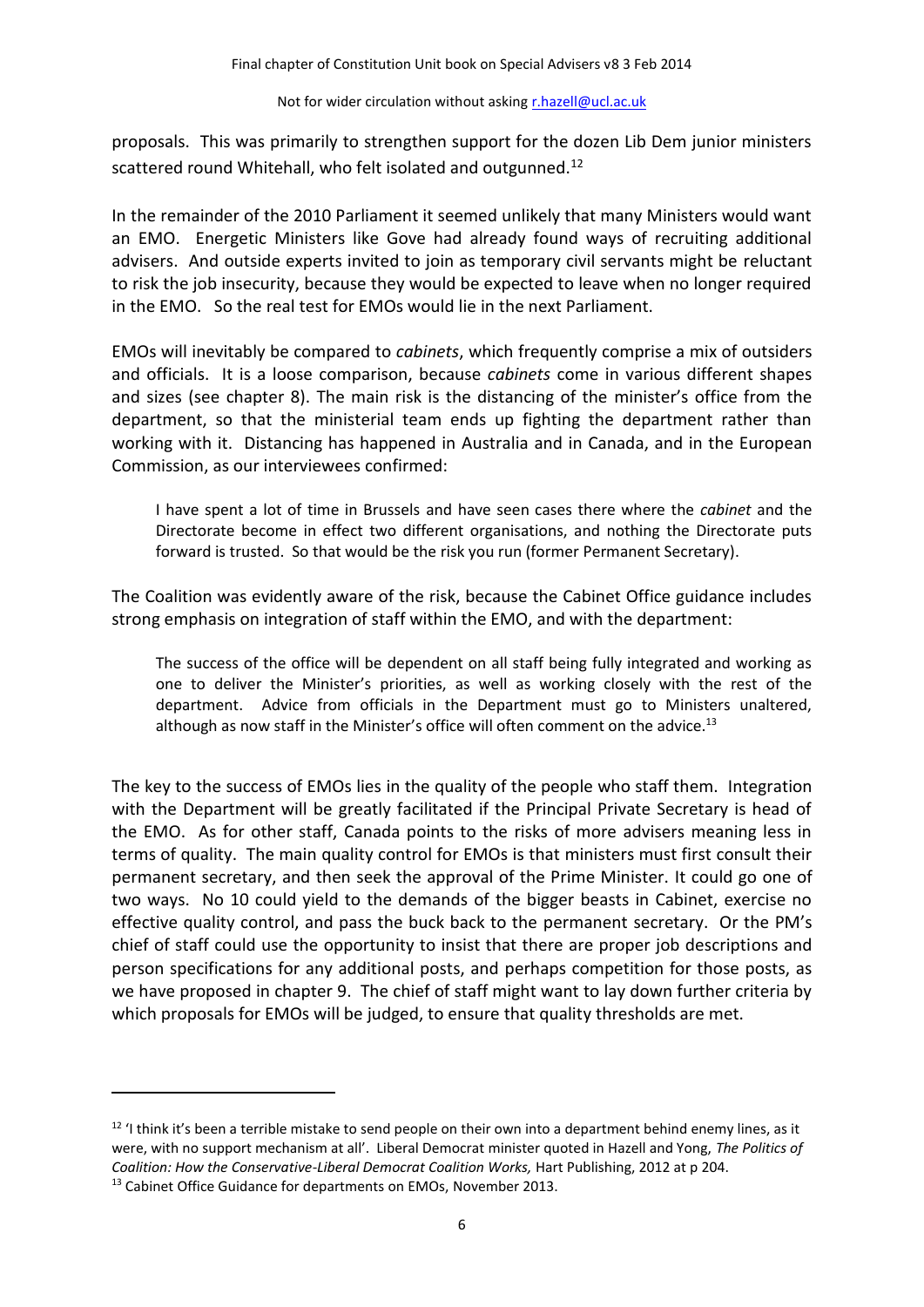But there is only so much which can be achieved by central approval and exhortation. Ultimately the tone will be set by the minister and the head of the ministerial office:

So whether a *Cabinet* system would work would depend heavily on the personality of the [secretary of state], but you cannot legislate for that. If you have someone like Stephen Byers, for example, who was strongly inclined to shut himself off from official advice and the formal input of the Department, then a *Cabinet* system could be very dangerous (former Permanent Secretary).

### **Greater transparency about special advisers**

The other mechanism which might help to ensure quality control is greater transparency. If ministers had to release details of each of their advisers, their role and their qualifications, they might pause before recruiting unsuitable people. In the lists of special advisers published by the government, there are no details about their individual roles. Parliament has started to demand details of their roles and qualifications, and if Cabinet Office were astute, they could use that as an additional lever to say to ministers, 'we cannot approve this EMO, or that adviser, because there will be trouble with your Select Committee'.

The UK has gradually published more about special advisers, and compares well with other countries in this respect (see chapter 9), more could be done. Pressure for greater transparency has come from the media, from Parliament, and from the Committee on Standards in Public Life. In their 2003 report *Defining the Boundaries* the CSPL recommended that:

An annual statement should be made to Parliament setting out: (i) the total number of paid special advisers employed in the year; (ii) their names; (iii) the Ministers for whom they work or have worked; (iv) their particular roles and areas of responsibility; (v) the total salary cost by department; (vi) comparison figures for earlier years.<sup>14</sup>

As we found when compiling our database (see Appendix 1) there has not been a wholly complete series of annual statements, and the lists have not been consistent in the information provided. There is now a statutory duty on the Minister for the Civil Service to publish an annual report about the number and cost of special advisers.<sup>15</sup> The Coalition Government undertook to release quarterly lists of special advisers, and almost achieved this, with three lists published in 2011 and three in 2012. But such frequent publication was burdensome, and in 2013 they reverted to annual publication.

The Cabinet Office lists give no information about the roles of individual special advisers. This is something which has been picked up by the House of Commons Public Administration Select Committee, who recommended:

To aid transparency and accountability, information about ministers' special advisers should appear on departmental websites, including advisers' names and a description

<sup>14</sup> Committee on Standards in Public Life (chair Sir Nigel Wicks), *Defining the Boundaries*, 2003, R21.

<sup>15</sup> Constitutional Reform and Governance Act 2010 s 16.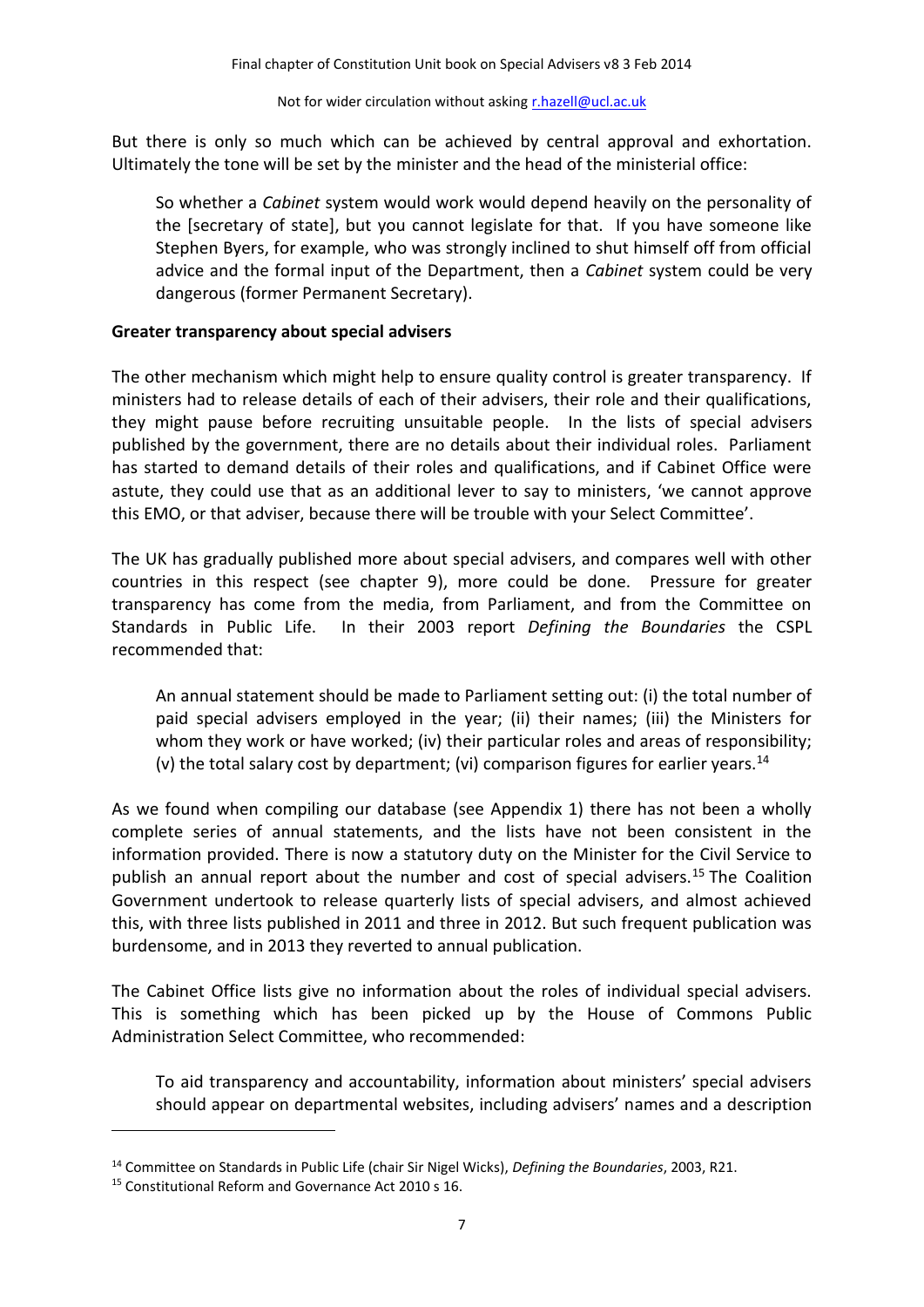of the policy areas in which they work and the types of tasks they undertake, alongside the equivalent information about ministerial portfolios … this would help Parliament to hold ministers to account for the work of their special advisers.<sup>16</sup>

The Government did not agree, saying that 'It is for the appointing Minister to decide on what he or she wants special advisers to focus. This will typically be relatively fluid but should be assumed to match the Minister's own responsibilities and priorities'.<sup>17</sup> This was a missed opportunity by Cabinet Office to raise the quality threshold. Given the importance of special advisers, it is perfectly reasonable to expect their details to be published on departmental websites, and their roles. It would help to clarify which special advisers focus on the media, which on policy, and their main priorities. The Government's reluctance may have been because it wanted special advisers to remain invisible; or it may be part of a wider reluctance to give them job descriptions, because of some ministers' inability to specify what they want their special advisers to do.

### *More transparency about roles, less about salaries*

In one respect the Coalition Government has gone beyond the recommendations of CSPL and PASC, by publishing the individual salaries of special advisers. This has since given rise to tensions, with special advisers putting in claims to catch up with other more highly paid advisers. Disputes over pay have become a vexed issue. The pay of special advisers is fixed on their appointment, there are no annual increments, and no promotion. But over time people grow and develop, and take on more responsibility, even if the job title does not change. It is not surprising if they seek pay increases to reflect that; and publication of individual salaries has added fuel to the flames of their resentment.

Pay is set by the Special Advisers Remuneration Committee, whose role is to determine special advisers' salaries; decide the annual pay increase; consider appeals against pay decisions, and requests for individual pay increases; and act as guardian of the pay system.<sup>18</sup> So a mechanism is in place to determine the pay of individual special advisers, and to hear claims for an increase. Although many special advisers do not have job descriptions, an assessment and job evaluation is carried out for anyone seeking a pay increase.

There is the basis here for a new deal which might be of benefit to all sides. First, to roll back transparency a bit, and put publication of the pay of special advisers on the same basis as their equivalents in the Senior Civil Service (SCS): namely to publish their Pay Bands (SCS1, 2 or 3), but no more than that. That would give sufficient indication of their level of seniority and experience. But second, and more important, to increase transparency by publishing details of special advisers' roles. That is what PASC has called for, and the Government has given no convincing reason why their roles should not be disclosed. Special advisers complained to us about some ministers' lack of clarity in what it was they wanted. Having job descriptions would help to sharpen up ministers' thinking, sharpen up

<sup>16</sup> PASC, *Special Advisers in the thick of It*, HC 134, Oct 2012, para 75.

<sup>17</sup> PASC Government Response to *Special Advisers in the thick of it,* HC 515 July 2013 para 8.

<sup>&</sup>lt;sup>18</sup> Its members in 2013 were Danny Alexander (Chief Secretary to the Treasury), Theresa May (Home Secretary), Francis Maude (Cabinet Office Minister) and Sir Bob Kerslake, Head of the Civil Service.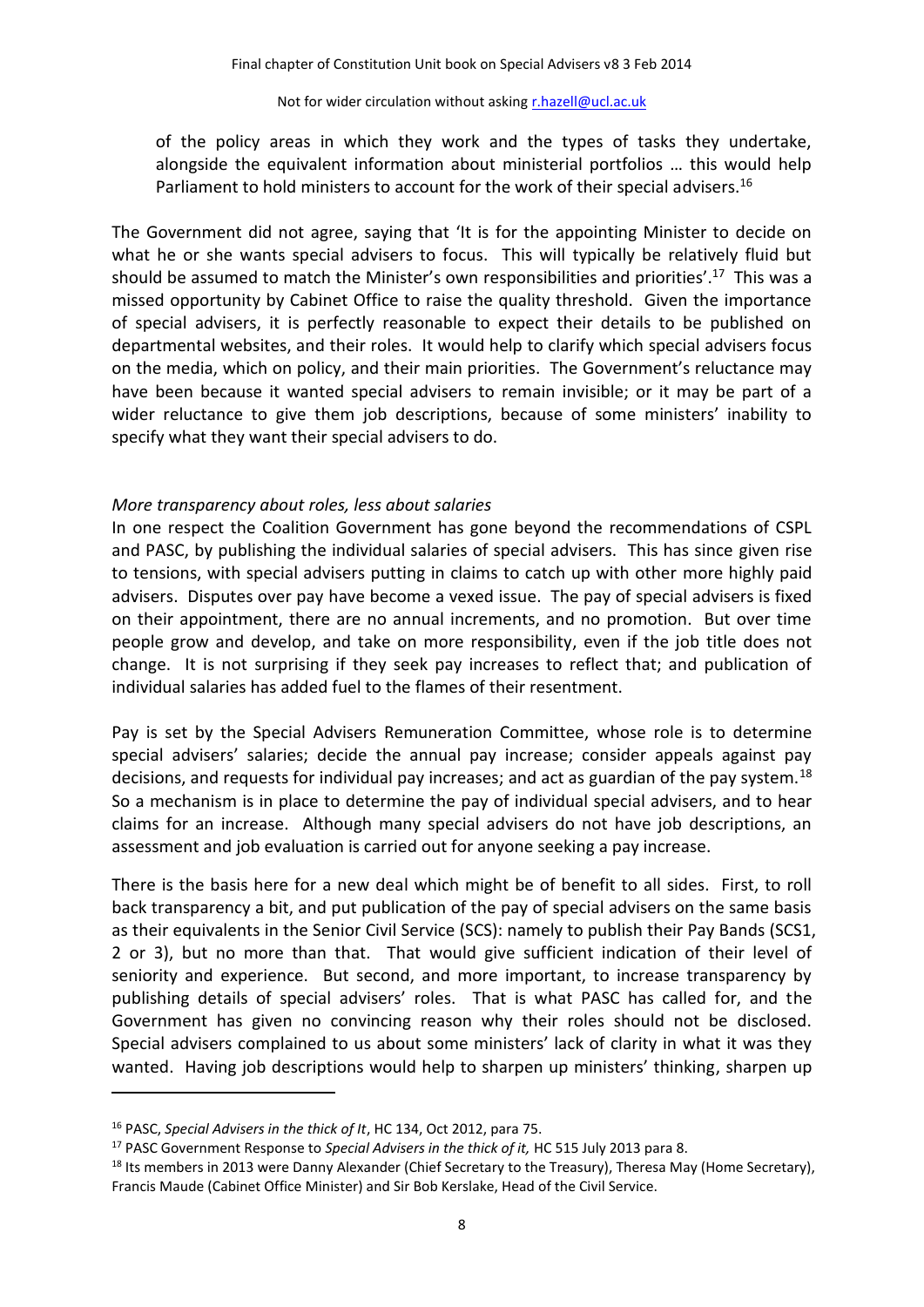their accountability, and demystify what special advisers do. It is another respect in which they are unnecessarily depicted as people who live in the dark. As a further response to PASC, the Government could agree to notify the appropriate departmental select committee whenever a new special adviser is appointed, with their job description and their qualifications for the appointment. PASC (rightly) rejected pre-appointment hearings, but recommended instead:

that ministers should notify the relevant departmental select committee whom they have appointed as a new special adviser … They should include a proposed job description, setting out the policy areas and types of tasks the special adviser will be expected to carry out, and the special adviser's relevant qualifications for appointment, including why they believe him or her to be of suitable 'standing and experience'. This would enable select committees better to hold ministers to account for the quality and conduct of their special advisers, and would deter ministers from promoting less suitable candidates.<sup>19</sup>

The Cabinet Office should see this as in their long term interest as well. No 10 and Cabinet Office need not be the only judges of whether a minister has a suitable ministerial team; select committees could prove to be useful additional scrutineers.

## *Distribution of special advisers*

One interesting innovation in the proposals for EMOs is the requirement that any bid for an EMO must include specific proposals for strengthening the offices of junior ministers who come from a different party from that of the Secretary of State. And even where the secretary of state does not plan an EMO, junior ministers of the other party may put forward proposals for extending their own offices. This raises the question of whether junior ministers in general should be allowed special advisers or additional policy advisers recruited as temporary civil servants. Some junior ministers already have special advisers: part of the additional status for 'Ministers attending Cabinet' is to have a special adviser.<sup>20</sup> In 2013 half a dozen Ministers in this category had a special adviser (in Cabinet Office, DCLG, FCO, DECC, and BIS, where two junior ministers had one each).

Our interviewees were divided about whether junior ministers needed special advisers. Some felt that this could cause difficulties within the department, with junior ministers developing alternative power centres, rather than loyally supporting the secretary of state.

Set against this, there is the experience in Australia, where all junior ministers have political staff (non Cabinet ministers have six, parliamentary secretaries two); and the fact that almost 20 junior ministers in the UK already have special advisers, without report of adverse

<sup>19</sup> *Special Advisers in the thick of it*, Oct 2012, paras 82-3.

<sup>&</sup>lt;sup>20</sup> Recent Prime Ministers have created a new top tier amongst Ministers of State, of Ministers not formally in the Cabinet but entitled to attend. They typically number up to six Ministers. They were first allocated special advisers under Blair.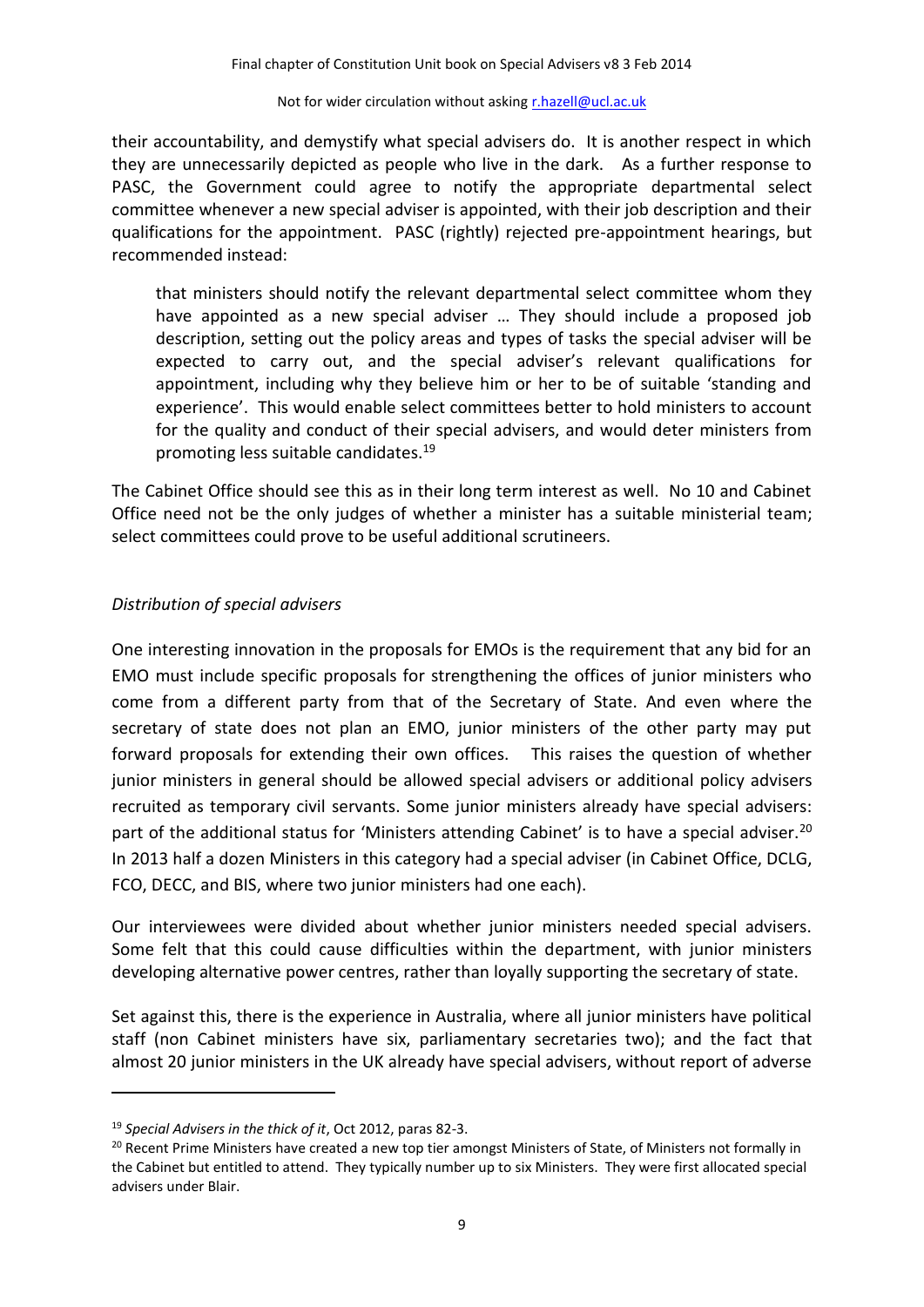consequences.<sup>21</sup> The Coalition was right to focus on the needs of junior ministers from the 'other' Coalition party, because Lib Dem junior ministers have felt particularly under resourced. But in the spirit of experimentation which lies behind EMOs, it is to be hoped that some bids will include proposals to strengthen the offices of junior ministers, whether or not they come from a different party. To a small extent that can happen now. In some departments the secretary of state has been willing to share his special advisers with his junior ministers, so that the special advisers supported the whole ministerial team. But that has not general practice. In most cases the special advisers acted as a communication channel between the secretary of state and junior ministers; but they were not available to provide additional support.

### *The No 10 Policy Unit*

Of the 100 or so special advisers in 2013, there were around 40 special advisers in the Centre (defined narrowly as the PM and DPM), with 22 supporting the Prime Minister. There have been particular difficulties with the No 10 Policy Unit. Cameron started with a very small Policy Unit of just five advisers, partly because of his determination to have fewer special advisers than the outgoing Government. The previous Delivery Unit and Strategy Unit were both disbanded (see chapter 4). This soon led to criticisms of a weak centre. In February 2011 No 10 acknowledged:

There is a capacity issue. Under the Labour Government, there was a policy unit that shadowed departments. We did not continue with that because we did not have enough special advisers. We had used our numbers because of the Coalition. The policy unit was therefore very small … This meant that the capacity to work with departments to make sure that everything was in good order was very limited.<sup>22</sup>

People whom we interviewed in departments also complained that they did not always know whom to go to in No 10. So in spring 2011 a new Policy and Implementation Unit was formed, of 11 people. Six were outsiders from the private sector and five came from Whitehall, but they were all formally designated as civil servants.<sup>23</sup> But in time criticism was renewed that the Unit was too weak, this time because it was composed of civil servants.<sup>24</sup> So in spring 2013 a third shake-up took place, with Jo Johnson MP brought in to head a

<sup>&</sup>lt;sup>21</sup> The six Ministers attending Cabinet, who have one each; and the 12 Lib Dem junior ministers who share half a dozen special advisers between them.

<sup>22</sup> Nicholas Watt, 'Cameron's new backroom team aims to move story on from U-turns and cuts' *Guardian* 18 February 2011.

<sup>&</sup>lt;sup>23</sup> Because the new Unit worked jointly to the PM and DPM, it was thought unacceptable for it to be staffed with overtly political advisers. For a full list of its members and their backgrounds see Hazell and Yong, *The Politics of Coalition*, Hart Publishing 2012, Appendix 7.

<sup>&</sup>lt;sup>24</sup> Criticism came mainly from the Tory press. Typical was Nick Wood, 'The nerve centre of No10 is pathetically weak: It's time to ditch the civil servants and bring back the political heavyweights' *Daily Mail* 2 April 2012.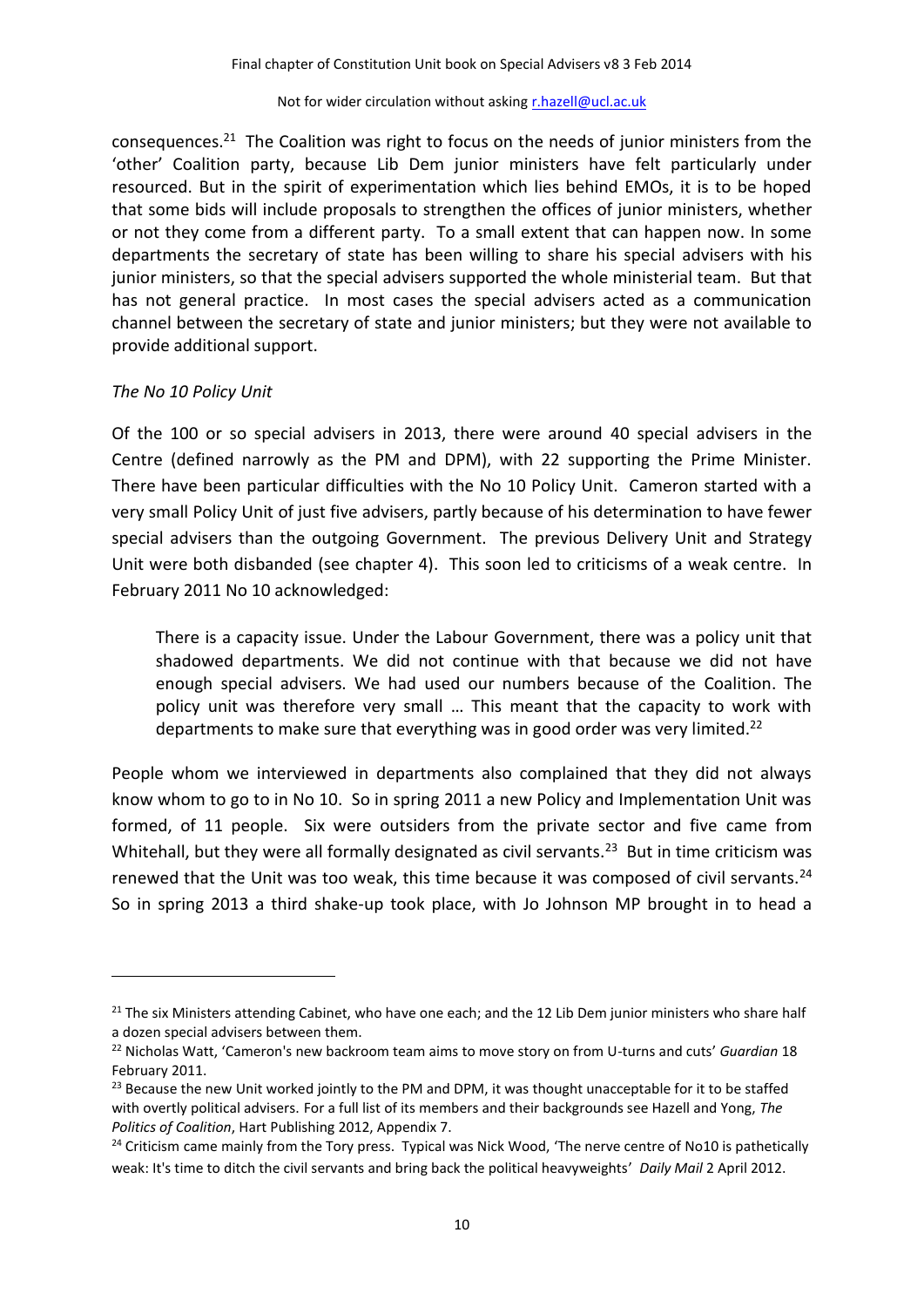Policy Unit of eight advisers, with an advisory board of half a dozen MPs as a link to the Conservative back benches.

We asked our interviewees about the ideal model for the No 10 Policy Unit. Most agreed that the ideal model was a mix of special advisers and civil servants:

My strong view is that what you need at the centre is a mix of civil servants and political appointees; you need a good blend of both. John Major in his small way had a nice mix; it was political and civil servants, they worked well together (former Cabinet Secretary).

There was less agreement about the ideal size, with numbers ranging from eight to 20. To match every Whitehall department, the Policy Unit would need at least 15 people. But our interviewees were agreed that the quality of the people was far more important than the quantity, and that the Policy Unit did not need one person per department:

Prime Ministers should only have a few priorities if they want to achieve anything. So there should be really heavyweight figures for each of the four or five priorities that the Prime Minister has. Then you can have younger, less significant figures, or civil servants, covering three or four departments. So if the Prime Minister doesn't really care about DEFRA, energy, DfID or whatever, you can have people handling a number of those together. But if he's really interested in health reform, or education, then you need to have big figures doing just that (former senior adviser, No 10)

The other reason for keeping the Policy Unit small is so that its members can genuinely claim to speak with the voice of the Prime Minister:

Small size was, I think, crucial to effectiveness. The whole team had sufficient contact with the Prime Minister to give them credibility throughout Whitehall and to ensure they understood what was in his mind. There was no need for internal competition for access to him or for power struggles for leadership on particular issues (former member of John Major's Policy Unit)

But the advantage of [a small] policy unit is, when they call up a cabinet minister and say, 'Tony wants,' people have a pretty good idea whether they do represent what Tony wants … when you have very junior people from the Policy Unit, who maybe meet the Prime Minister once a year or twice a year, saying, 'Tony wants,' the Cabinet ministers don't always know … Then that leads to complaint that Number 10 speaks with many voices (former adviser, No 10).Another common complaint was that No 10 wanted to drive the detail of a policy without sufficient knowledge or understanding of the front line (see chapter 4). One solution might be to recruit into the Policy Unit more special advisers with prior experience of working in Whitehall departments. That is easier mid term than for a new Government entering office.

## **'Politicisation' and the civil service**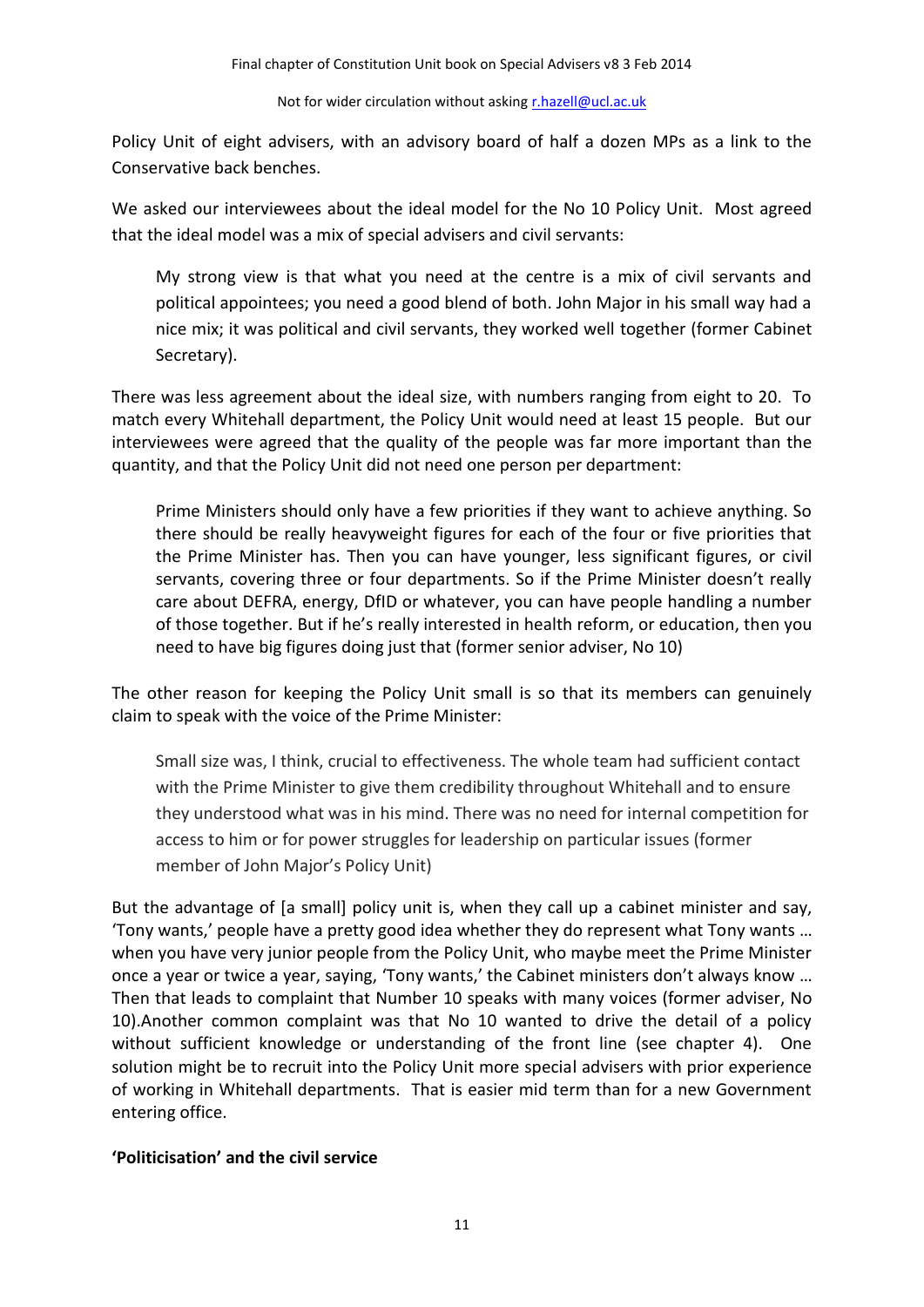Implicit in some of the criticism of Cameron's Policy and Implementation Unit is the assumption that civil servants cannot perform 'political' roles. We also found some small evidence of this in our interviews, where a couple of ministers who had served in the last Conservative Government commented on the difference they found when they came back in 2010, with officials being unnecessarily fussy about touching anything which might be 'political'.

This is a category error which needs challenging. People forget how many civil service roles require day to day involvement in politics in many different forms. This is particularly the case for the officials who work in No 10 and the Whips' Office; for all the officials who work directly with ministers, especially their principal private secretaries; and for officials in particular departments, such as the officials in the Northern Ireland Office who negotiated with the political parties in the run up to the Belfast and St Andrew's Agreements. Part of the fascination of working in Whitehall is involvement in the political process, and part of the unique skill and experience of civil servants lies in their understanding of how Parliament and politics work.

One of the justifications for introducing special advisers into Whitehall is that they can perform the more political tasks, so freeing the civil service from any involvement in the political side, and from any taint of politicisation.<sup>25</sup> But there is a risk for the civil service of gradual de-skilling, of losing their close involvement in politics and their understanding of the political process. Civil servants in the past have not been so fearful of getting involved in the political side of their ministers' work. Robin Butler was working beside Mrs Thatcher at the Conservative Party conference in Brighton when it was bombed by the IRA;<sup>26</sup> and other principal private secretaries have found that serving their ministers efficiently inevitably brings them into contact with the party political side. That doesn't necessarily involve politicisation. The distinction was neatly put by one of our interviewees: 'Effective civil servants, particularly those who work close to the minister, have to be very politically attuned. That doesn't mean to say they have to be politically aligned'.

The fear of 'politicisation' lies in assuming that civil servants who so assiduously serve their ministers must also share their political beliefs. But those same officials go on to serve other ministers from other parties. Sir Robin Butler was a private secretary to Edward Heath and Harold Wilson; Principal Private Secretary to Margaret Thatcher; and went on to become Cabinet Secretary to John Major and then Tony Blair. The acid test of civil service

<sup>&</sup>lt;sup>25</sup> The Special Advisers Code of Conduct opens 'The employment of special advisers adds a political dimension to the advice and assistance available to Ministers while reinforcing the political impartiality of the Civil Service … Special Advisers are employed to help Ministers where the work of Government and the Governing Party overlap and where it would be inappropriate for permanent civil servants to become involved' (paras 1 and 2).

<sup>&</sup>lt;sup>26</sup> Illustrating the commitment of senior civil servants. 'By about 2.40am the [conference] speech was finished. Meanwhile, I got on with some Government business. At 2.50am Robin Butler asked me to look at one last official paper - it was about the Liverpool Garden Festival… At 2.54am a loud thud shook the room'. Margaret Thatcher, *The Downing Street Years* (1993) p 379.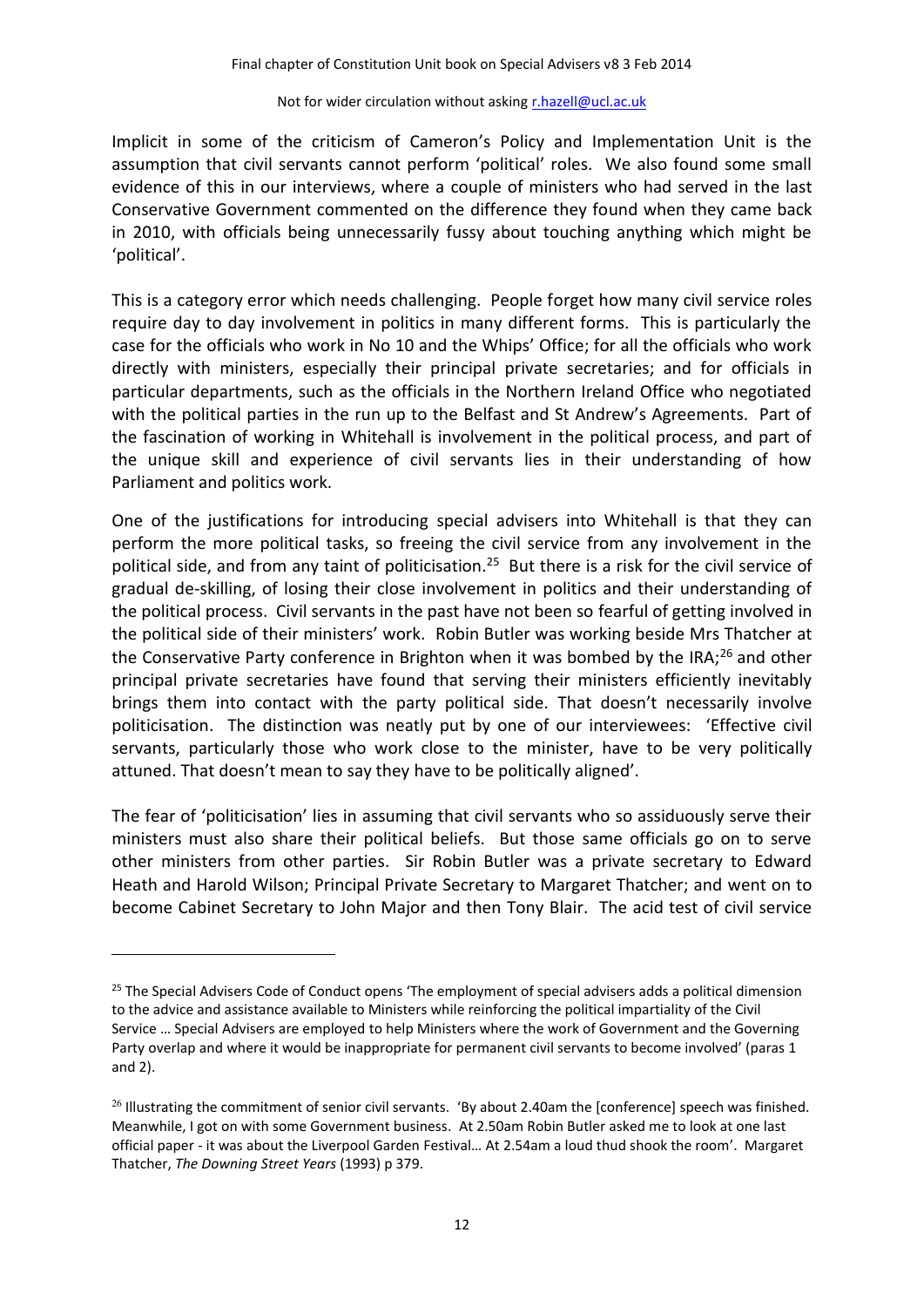impartiality is, would this behaviour impair an official's ability to serve ministers of a different party with equal commitment and equal impartiality?

The problem is one of perception: it is widely assumed, by politicians and by civil servants, that an individual cannot change behaviour when assuming different roles. But in other professions that happens all the time. Barristers can be defence counsel one day, and prosecuting the next, with different obligations in each role. So in the public service it should be possible for people to switch careers or change roles, so long as they assume the obligations that go with the new role. This does happen, and people have even switched from being a civil servant to being a special adviser, or *vice versa*. In the course of our research we have come across a dozen special advisers – both Conservative and Labour who subsequently became civil servants.<sup>27</sup> But it is uncommon; and there is a worry about the negative impact on perceptions of civil service impartiality if it became more common. With more outsiders brought in to strengthen ministerial offices, such moves should be encouraged, not discouraged. It enables special advisers to go on working on government policy if that is what they are good at; and it brings additional talent into Whitehall.

### **Birth of a new Profession**

Running through all the chapters in this book is the argument that special advisers matter. They matter for positive not negative reasons. Officials and ministers both recognise they are now indispensable to the way Whitehall works. But they are still treated as a transient phenomenon. The individuals may move on, but special advisers as a profession are here to stay. This final section starts by thinking through the consequences of treating them as a professional cadre which needs greater recognition and support, because of the importance of their potential contribution. It discusses the need for greater ownership of special advisers during their time in Whitehall, and the possibilities for greater career progression while still working as special advisers. It then sets out a summary of all our recommendations, before closing by linking the effectiveness of special advisers to wider debates about ministerial effectiveness.

Special advisers are a profession with high turnover. Half of all special advisers stay in Whitehall for three years or less. The role is very precarious. They have little job security, they work very long hours, and the job is a blind alley in terms of professional development, with little training and no promotion. That is one of the reasons for high turnover: with no possibilities for promotion, if special advisers want to progress in their careers they have to leave.

One way of improving the possibilities for promotion, and support and supervision for special advisers, would be to allow a bit more progression in this mini profession. It is a fiction that all special advisers are equal. Of the list published in October 2013, 23 special

<sup>&</sup>lt;sup>27</sup> Examples include Peter Levene, Howell James, Michael Barber, Justin Russell, Will Cavendish.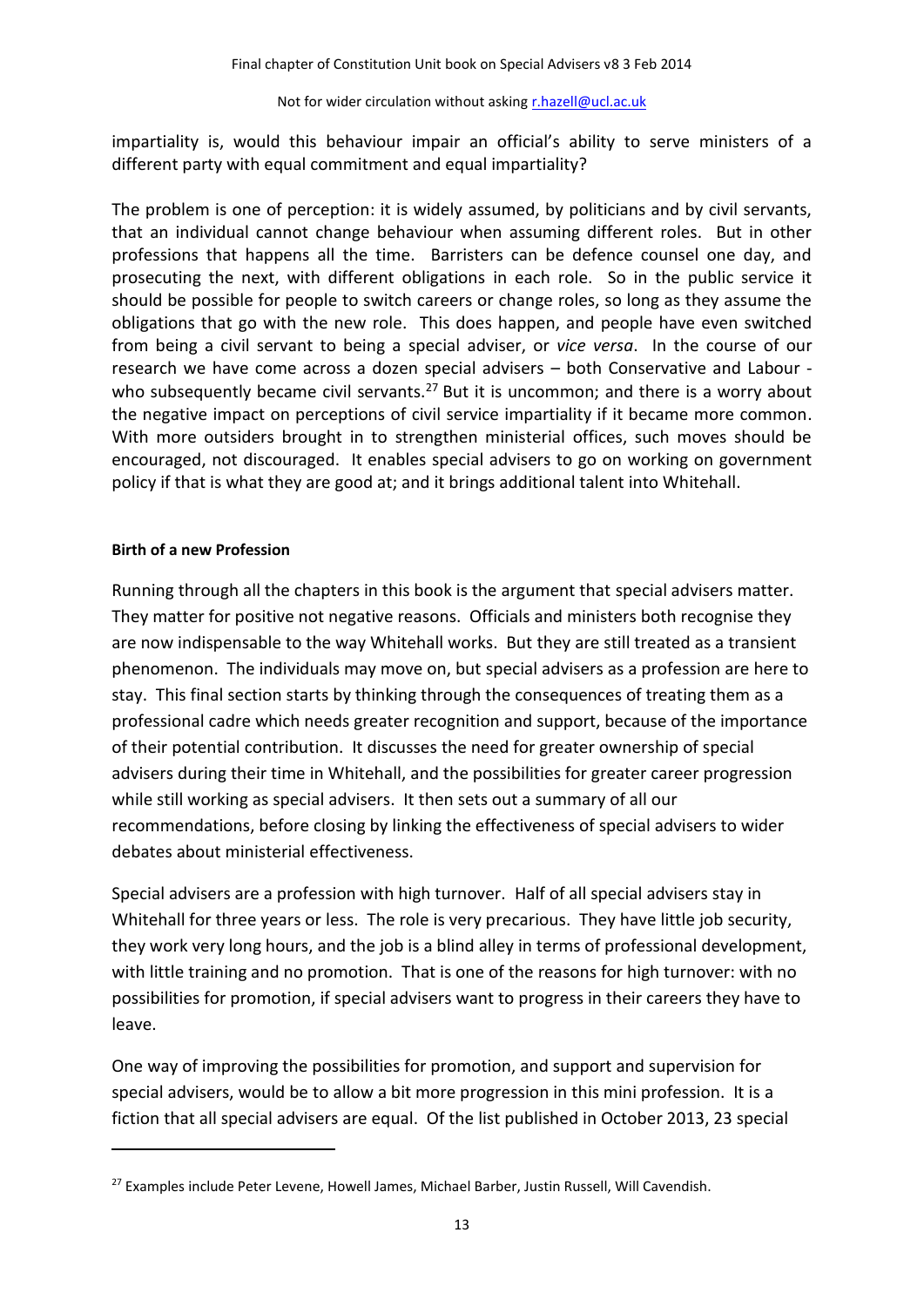advisers – one quarter – were in the higher pay bands (PB3 and PB4), earning salaries between £70k and £140k.<sup>28</sup> They are senior in terms of pay, but only two - the Chiefs of Staff – are formally senior in terms of responsibilities. As we suggested in chapter 9, more could be done by other senior special advisers in looking after their fellow special advisers: in support and supervision, mentoring, training and appraisal. Having a recognised cadre of senior special advisers would help develop a bit more career progression for those willing to assume greater responsibilities. This need not undermine the flexibility and fluidity which is the great strength of special advisers: it would be for individual special advisers to decide if they wanted to progress in this way, with the support of the Deputy Chief of Staff (see below).

It would also help in developing a mini career structure if working at the centre was regarded as a step up from working as a special adviser in a Whitehall department. That might help to reduce complaints about 'teenyboppers in No 10' who don't understand the realities of life in front line departments. It would also help to recognise the greater seniority of most special advisers working in the centre, where three quarters of the higher paid special advisers are concentrated. Such a career progression will always be hard for an incoming government, unless it can recruit a lot of former special advisers. It started to happen under Blair, where from 2001 to 2007 a dozen advisers had worked in departments and at the centre (see Appendix 2 Figure 1). They also had longer service, with an average tenure of six years.

The brief tenure of most special advisers may also be one of the reasons why no one takes care of them or 'owns' them. The civil service tend not to see them as theirs, and indeed positively avoid treading on what they see as ministers' political territory. Ministers are formally responsible, but as we noted in chapter 7, when under pressure they find it difficult to exercise that responsibility. The political parties don't see them as theirs either, because they are working in the civil service, paid out of public funds and seldom seen in party headquarters. Special advisers by their nature fall between the two worlds, but they shouldn't be allowed to fall down the gap between the two.

It is forty years since special advisers started working as an identifiable cadre in Whitehall. But in terms of support arrangements, special advisers are still treated as a temporary and transient phenomenon. The occasional scandals have exposed the fact that no one is willing to take responsibility when things go wrong. But more serious is the lack of anyone who takes positive responsibility to ensure that things go right, in terms of special advisers' recruitment, careers and professional development. We made recommendations in this and the previous chapter for some basic improvements in all three areas. Improvements

<sup>&</sup>lt;sup>28</sup> Salaries generally reflect pay levels before becoming a special adviser, not higher levels of responsibility (for example, special advisers coming from the private sector will expect higher salaries than those coming from the voluntary sector).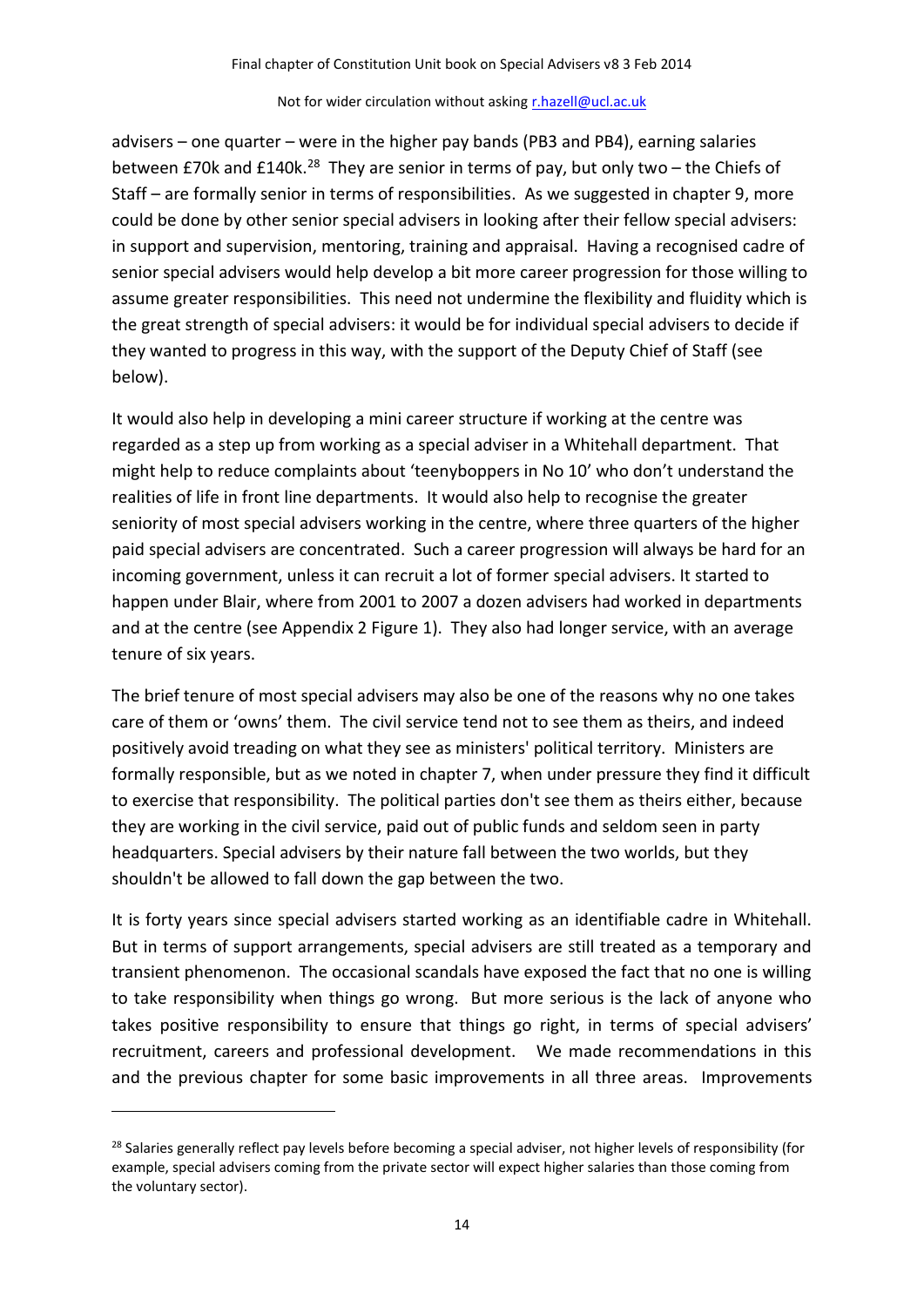are starting to happen. For convenience our recommendations are summarised in the box below.

## **Figure 10.1 Recognising Special Advisers as a new Profession**

## **Greater professionalism**

Special Advisers are a mini profession. They would be more effective if they were more professionally managed in terms of their selection, support and supervision, and development of their professional skills.

## **Recruitment**

Special Adviser posts should be more open to competition. Ministers should remain free to choose whom they recruit; but they should be encouraged to interview more than one candidate. If they want to advertise, they should be allowed to do so, and supported by the civil service (in government) and by the party (in opposition) in short listing and interviewing.

All Special Adviser posts should have a job description setting out the main duties, and person specification identifying the skills and experience required.

The Chief of Staff should use the PM's veto to raise the quality threshold, and require details of the job description, person specification and degree of competition for each post before approving an appointment.

The Chief of Staff could maintain a register of people who are interested in being Special Advisers, and who had undergone an initial sift and interview to ensure their suitability.

### **Support and Supervision**

Every new Special Adviser should be paired with a more experienced current or former Special Adviser as their mentor, to whom they could turn for help and advice.

There should be a Deputy Chief of Staff charged with the support, supervision and appraisal of all Special Advisers. In a coalition, there would be a Deputy Chief of Staff for each coalition party.

The Deputy Chief of Staff could nominate senior Special Advisers to conduct appraisals on their behalf.

### **Induction and Training**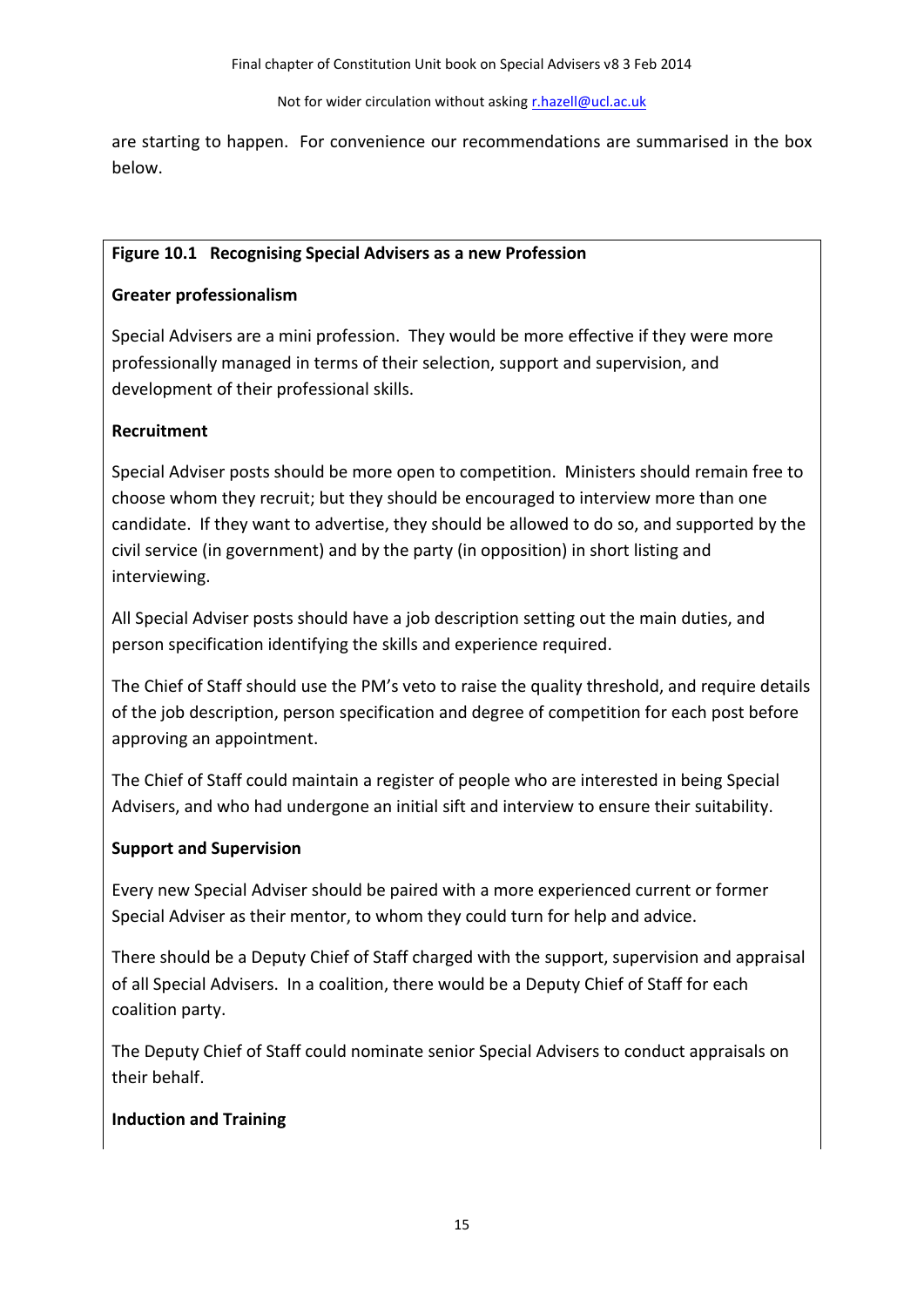Induction training should be mandatory for all new Special Advisers. It should cover how Whitehall works; how Special Advisers work within that structure; the Codes of Conduct; their obligations as temporary civil servants; where to seek advice and support. Within departments there needs to be separate induction training about the work of the Department.

Cabinet Office should make additional modular training available, where possible on line, so that Special Advisers recruited subsequently could access it as and when they want.

# **Transparency**

Cabinet Office have a statutory duty to publish an annual report about the numbers and cost of Special Advisers. There is no need to publish individual salaries; pay bands would suffice.

Departments should publish on their websites advisers' names and brief descriptions of their functions. Ministers should notify the relevant Select Committee whenever a new Special Adviser is appointed, with their job description and qualifications. That would also help to ensure a minimum quality threshold.

# **The potential of this new profession**

This book has been about the effectiveness of special advisers; but behind every page has been the wider debate about the effectiveness of ministers. Ministers (and Prime Ministers) often leave office wishing that they had made more of a difference. Some blame themselves; others lack of support from their colleagues, or from Parliament; others the inertia of the Whitehall machine. Many different solutions are propounded, including endless proposals for civil service reform. These range from the coalition government's specific proposals in their Civil Service Reform Plan, including extended ministerial offices, to wider proposals for a Parliamentary Commission or Royal Commission on the Future of the Civil Service.<sup>29</sup>

Civil service reform is always on the agenda, but notoriously difficult, because of its size and complexity, all the different interests involved, and lack of agreement about how 'responsive' the civil service can be before it loses its core values of objectivity and

<sup>&</sup>lt;sup>29</sup> The proposal for a Parliamentary Commission came from the Public Administration Select Committee (chair Bernard Jenkin MP): *Truth to Power – How Civil Service Reform can Succeed,* September 2013. Lord Browne, the government's lead non-executive director, suggested a Royal Commission: Civil Service World *Special Report – Civil Service Accountability* 2 December 2013.